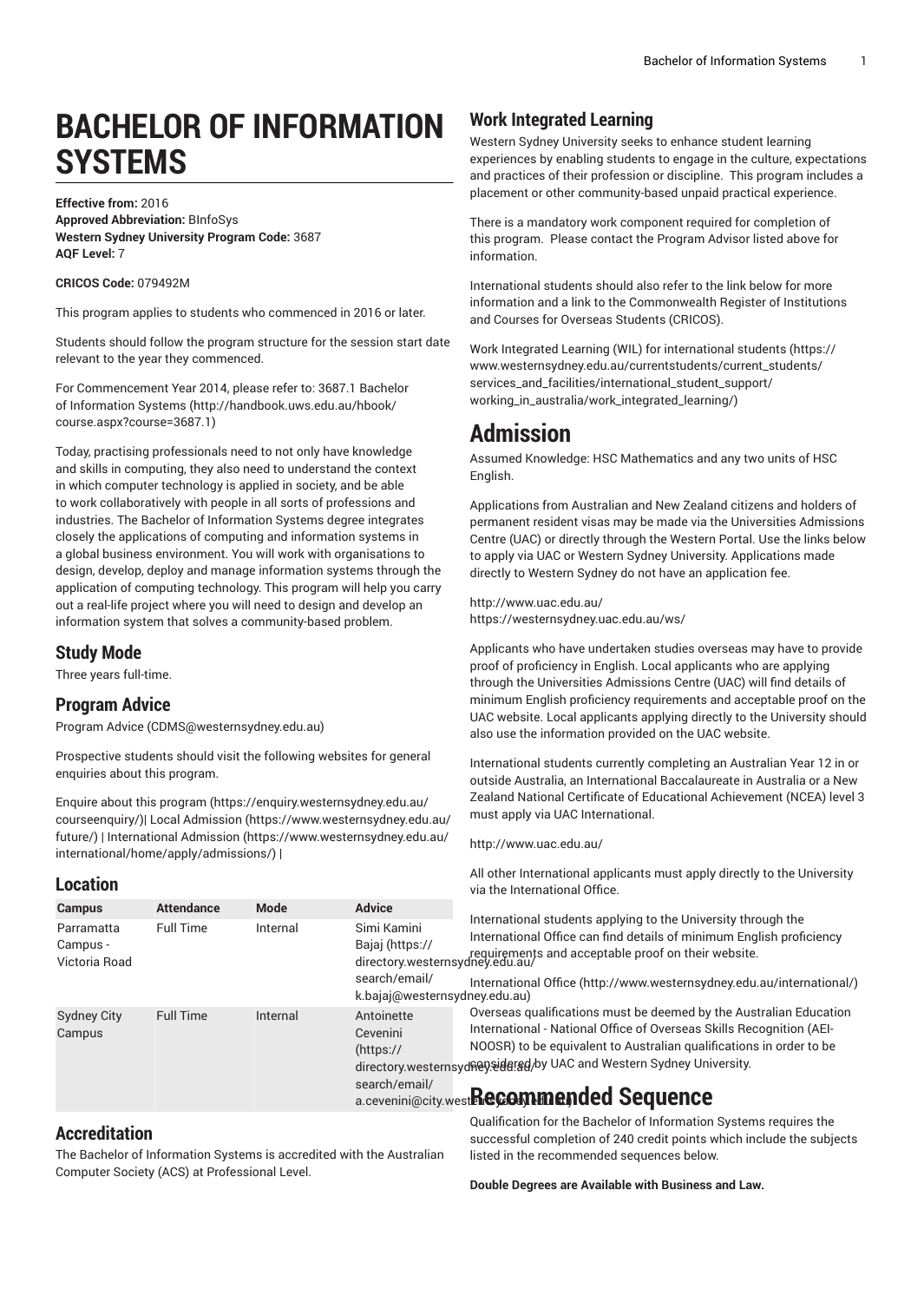[Bachelor of Information Systems/Bachelor of Business \(https://](https://hbook.westernsydney.edu.au/programs/bachelor-information-systems-bachelor-business/) [hbook.westernsydney.edu.au/programs/bachelor-information-systems](https://hbook.westernsydney.edu.au/programs/bachelor-information-systems-bachelor-business/)[bachelor-business/](https://hbook.westernsydney.edu.au/programs/bachelor-information-systems-bachelor-business/))

[Bachelor of Information Systems/Bachelor of Laws \(https://](https://hbook.westernsydney.edu.au/programs/bachelor-information-systems-bachelor-laws/) [hbook.westernsydney.edu.au/programs/bachelor-information-systems](https://hbook.westernsydney.edu.au/programs/bachelor-information-systems-bachelor-laws/)[bachelor-laws/](https://hbook.westernsydney.edu.au/programs/bachelor-information-systems-bachelor-laws/))

# **Sydney City Campus**

Click here for the [recommended](https://www.westernsydney.edu.au/city/courses/undergraduate/information_systems/?utm_source=Handbook) sequence at Sydney City Campus ([https://www.westernsydney.edu.au/city/courses/undergraduate/](https://www.westernsydney.edu.au/city/courses/undergraduate/information_systems/?utm_source=Handbook) [information\\_systems/?utm\\_source=Handbook\)](https://www.westernsydney.edu.au/city/courses/undergraduate/information_systems/?utm_source=Handbook).

### **Full-time start-year intake - Parramatta Campus**

| <b>Course</b>         | <b>Title</b>                                     | Credit<br><b>Points</b> |
|-----------------------|--------------------------------------------------|-------------------------|
| Year 1                |                                                  |                         |
| <b>Autumn</b> session |                                                  |                         |
| <b>COMP 1005</b>      | <b>Programming Fundamentals</b>                  | 10                      |
| <b>COMM 1026</b>      | Principles of Professional Communication<br>1    | 10                      |
| <b>INFS 1006</b>      | Systems Analysis and Design                      | 10                      |
| <b>INFS 1002</b>      | Information Systems in Context                   | 10                      |
|                       | <b>Credit Points</b>                             | 40                      |
| <b>Spring session</b> |                                                  |                         |
| <b>COMP 2004</b>      | <b>Computer Networking</b>                       | 10                      |
| <b>INFS 2001</b>      | Database Design and Development                  | 10                      |
| <b>MATH 1030</b>      | <b>Statistics for Business</b>                   | 10                      |
| Select one elective   |                                                  | 10                      |
|                       | <b>Credit Points</b>                             | 40                      |
| Year 2                |                                                  |                         |
| <b>Autumn</b> session |                                                  |                         |
| <b>COMP 2020</b>      | <b>Technologies for Web Applications</b>         | 10                      |
| <b>INFO 3003</b>      | Human-Computer Interaction                       | 10                      |
| Select two electives  |                                                  | 20                      |
|                       | <b>Credit Points</b>                             | 40                      |
| <b>Spring session</b> |                                                  |                         |
| <b>INFO 3001</b>      | <b>Computer Security</b>                         | 10                      |
| <b>INFS 3012</b>      | Information Systems Deployment and<br>Management | 10                      |
| COMP 3013             | <b>Mobile Applications Development</b>           | 10                      |
| Select one elective   |                                                  | 10                      |
|                       | <b>Credit Points</b>                             | 40                      |
| Year 3                |                                                  |                         |
| <b>Autumn session</b> |                                                  |                         |
| <b>INFO 3008</b>      | <b>Professional Development</b>                  | 10                      |
| <b>INFS 3006</b>      | <b>Emerging Trends in Information Systems</b>    | 10                      |
| Select two electives  |                                                  | 20                      |
|                       | <b>Credit Points</b>                             | 40                      |
| <b>Spring session</b> |                                                  |                         |
| <b>COMP 3018</b>      | <b>Professional Experience</b>                   | 10                      |
| <b>INFO 3011</b>      | Social Computing                                 | 10                      |
| Select two electives  |                                                  | 20                      |
|                       | <b>Credit Points</b>                             | 40                      |
|                       | <b>Total Credit Points</b>                       | 240                     |

# **Full-time mid-year intake - Parramatta Campus**

| Course                | Title                                         | <b>Credit</b><br><b>Points</b> |
|-----------------------|-----------------------------------------------|--------------------------------|
| Year 1                |                                               |                                |
| <b>Spring session</b> |                                               |                                |
| <b>COMP 2004</b>      | <b>Computer Networking</b>                    | 10                             |
| <b>INFS 2001</b>      | Database Design and Development               | 10                             |
| <b>INFS 1002</b>      | <b>Information Systems in Context</b>         | 10                             |
| <b>MATH 1030</b>      | <b>Statistics for Business</b>                | 10                             |
|                       | <b>Credit Points</b>                          | 40                             |
| Autumn session        |                                               |                                |
| <b>COMP 1005</b>      | <b>Programming Fundamentals</b>               | 10                             |
| COMM 1026             | Principles of Professional Communication<br>ı | 10                             |
| <b>INFS 1006</b>      | Systems Analysis and Design                   | 10                             |
| Select one elective   |                                               | 10                             |
|                       | <b>Credit Points</b>                          | 40                             |
| Year 2                |                                               |                                |
| <b>Spring session</b> |                                               |                                |
| <b>INFO 3001</b>      | Computer Security                             | 10                             |
| <b>INFS 3012</b>      | Information Systems Deployment and            | 10                             |
|                       | Management                                    |                                |
| Select two electives  |                                               | 20                             |
|                       | <b>Credit Points</b>                          | 40                             |
| Autumn session        |                                               |                                |
| <b>COMP 2020</b>      | <b>Technologies for Web Applications</b>      | 10                             |
| <b>INFO 3003</b>      | Human-Computer Interaction                    | 10                             |
| Select two electives  |                                               | 20                             |
|                       | <b>Credit Points</b>                          | 40                             |
| Year <sub>3</sub>     |                                               |                                |
| <b>Spring session</b> |                                               |                                |
| <b>INFO 3011</b>      | Social Computing                              | 10                             |
| <b>COMP 3013</b>      | <b>Mobile Applications Development</b>        | 10                             |
| Select two electives  |                                               | 20                             |
|                       | <b>Credit Points</b>                          | 40                             |
| Autumn session        |                                               |                                |
| <b>COMP 3018</b>      | <b>Professional Experience</b>                | 10                             |
| <b>INFO 3008</b>      | <b>Professional Development</b>               | 10                             |
| <b>INFS 3006</b>      | <b>Emerging Trends in Information Systems</b> | 10                             |
| Select one elective   |                                               | 10                             |
|                       | <b>Credit Points</b>                          | 40                             |
|                       | <b>Total Credit Points</b>                    | 240                            |

# **Full-time - Accelerated Pathway**

# **Start-year 2.5 year accelerated pathway with summer sessions**

| Course              | Title                                           | <b>Credit</b><br><b>Points</b> |
|---------------------|-------------------------------------------------|--------------------------------|
| Year 1              |                                                 |                                |
| Autumn session      |                                                 |                                |
| COMP 1005           | Programming Fundamentals                        | $10^{\circ}$                   |
| <b>COMM 1026</b>    | <b>Principles of Professional Communication</b> | 10                             |
| <b>INFS 1006</b>    | Systems Analysis and Design                     | $10^{\circ}$                   |
| Select one elective |                                                 | 10                             |
|                     | <b>Credit Points</b>                            | 40                             |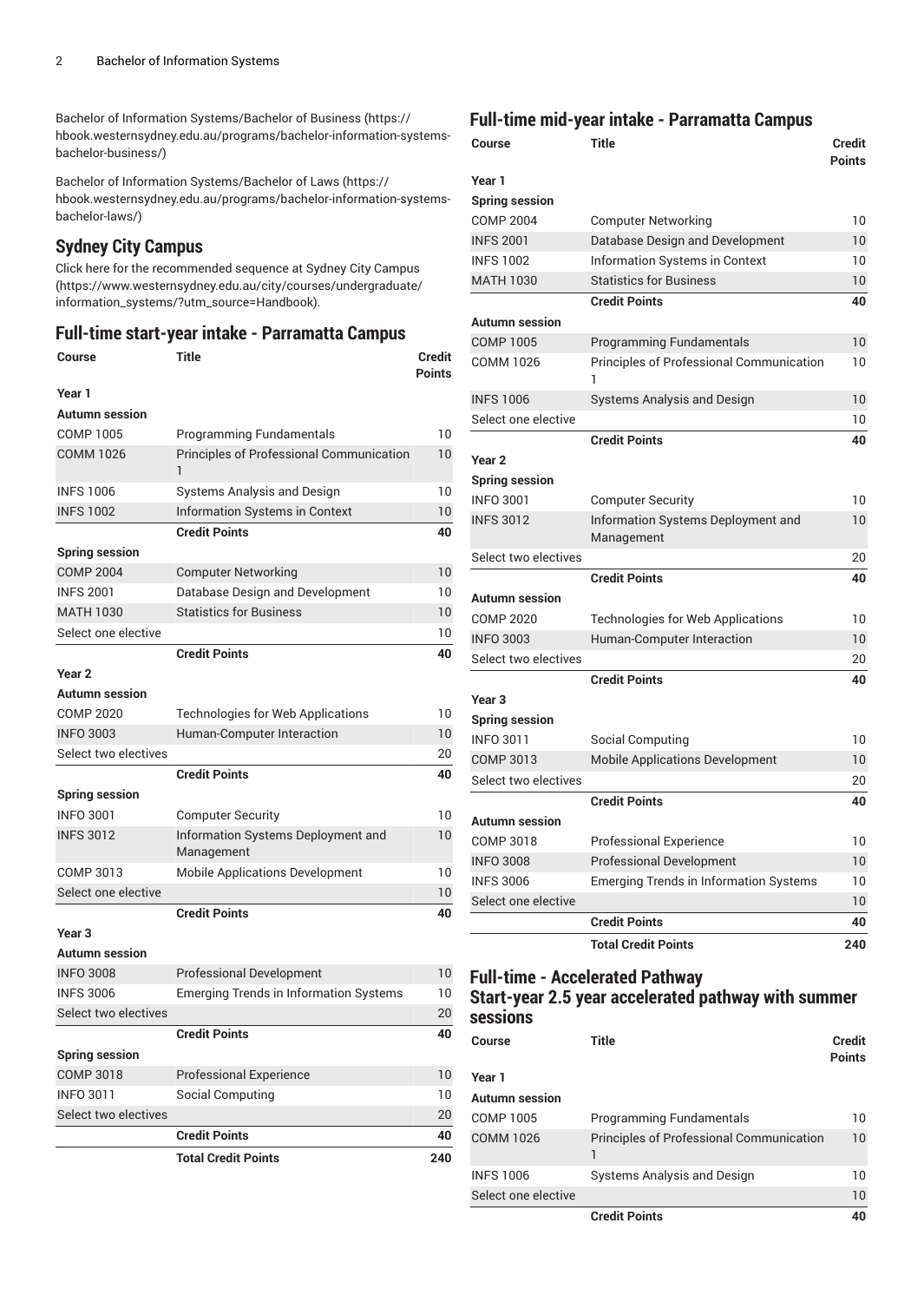|                                         | <b>Total Credit Points</b>                                   | 240      |
|-----------------------------------------|--------------------------------------------------------------|----------|
|                                         | <b>Credit Points</b>                                         | 40       |
| Select two electives                    |                                                              | 20       |
| <b>COMP 3018</b>                        | <b>Professional Experience</b>                               | 10       |
| <b>INFS 3006</b>                        | <b>Emerging Trends in Information Systems</b>                | 10       |
| <b>Autumn session</b>                   |                                                              |          |
| Year <sub>3</sub>                       |                                                              |          |
|                                         | <b>Credit Points</b>                                         | 20       |
| Summer Subject information <sup>1</sup> |                                                              |          |
| Select one elective                     |                                                              | 10       |
| <b>INFO 3008</b>                        | <b>Professional Development</b>                              | 10       |
| <b>Summer A session</b>                 |                                                              |          |
|                                         | <b>Credit Points</b>                                         | 40       |
| <b>INFO 3011</b>                        | Social Computing                                             | 10       |
| <b>COMP 3013</b>                        | <b>Mobile Applications Development</b>                       | 10       |
| <b>INFS 3012</b>                        | Information Systems Deployment and<br>Management             | 10       |
| <b>INFO 3001</b>                        | <b>Computer Security</b>                                     | 10       |
| <b>Spring session</b>                   |                                                              |          |
|                                         | <b>Credit Points</b>                                         | 40       |
| Select two electives                    |                                                              | 20       |
| MATH 1030                               | <b>Statistics for Business</b>                               | 10       |
| <b>COMP 2020</b>                        | <b>Technologies for Web Applications</b>                     | 10       |
| <b>Autumn session</b>                   |                                                              |          |
| Year 2                                  |                                                              |          |
|                                         | <b>Credit Points</b>                                         | 20       |
| Summer Subject information              |                                                              |          |
| <b>INFS 2001</b>                        | Database Design and Development                              | 10       |
| <b>INFO 3003</b>                        | Human-Computer Interaction                                   | 10       |
| <b>Summer A session</b>                 |                                                              |          |
|                                         | <b>Credit Points</b>                                         | 40       |
| Select two electives                    |                                                              | 20       |
| <b>INFS 1002</b>                        | <b>Computer Networking</b><br>Information Systems in Context | 10<br>10 |
| <b>COMP 2004</b>                        |                                                              |          |

**Spring session**

1 [Summer Subject information \(https://www.westernsydney.edu.au/](https://www.westernsydney.edu.au/currentstudents/current_students/enrolment/uws_summer/) [currentstudents/current\\_students/enrolment/uws\\_summer/](https://www.westernsydney.edu.au/currentstudents/current_students/enrolment/uws_summer/))

# **Full-time Accelerated Pathway Early start 2.5 year accelerated pathway with summer sessions**

| Course                                  | <b>Title</b>                                         | <b>Credit</b><br><b>Points</b> |
|-----------------------------------------|------------------------------------------------------|--------------------------------|
| Year 1                                  |                                                      |                                |
| <b>Summer A session</b>                 |                                                      |                                |
| <b>MATH 1030</b>                        | <b>Statistics for Business</b>                       | 10                             |
| <b>INFS 2001</b>                        | Database Design and Development                      | 10 <sup>°</sup>                |
| Summer Subject information <sup>1</sup> |                                                      |                                |
|                                         | <b>Credit Points</b>                                 | 20                             |
| <b>Autumn</b> session                   |                                                      |                                |
| <b>COMP 1005</b>                        | <b>Programming Fundamentals</b>                      | 10                             |
| <b>COMM 1026</b>                        | <b>Principles of Professional Communication</b><br>1 | 10 <sup>°</sup>                |
| <b>INFS 1006</b>                        | Systems Analysis and Design                          | 10                             |
| <b>INFS 1002</b>                        | <b>Information Systems in Context</b>                | 10                             |
|                                         | <b>Credit Points</b>                                 | 40                             |

# **Spring session**

| Select two electives<br><b>Credit Points</b><br>Year <sub>2</sub><br>Summer A session<br><b>INFO 3003</b><br>Human-Computer Interaction<br>Select one elective<br>Summer Subject information <sup>1</sup><br><b>Credit Points</b><br>Autumn session<br><b>COMP 2020</b><br><b>Technologies for Web Applications</b><br>Select three electives<br><b>Credit Points</b><br><b>Spring session</b><br><b>INFO 3001</b><br><b>Computer Security</b><br><b>COMP 3013</b><br><b>Mobile Applications Development</b><br><b>INFO 3011</b><br>Social Computing<br>Select one elective<br><b>Credit Points</b><br>Year <sub>3</sub><br><b>Summer A session</b><br><b>INFO 3008</b><br><b>Professional Development</b><br>Select one elective<br>Summer Subject information <sup>1</sup><br><b>Credit Points</b><br>Autumn session<br>COMP 3018<br><b>Professional Experience</b><br><b>INFS 3006</b><br><b>Emerging Trends in Information Systems</b><br><b>Credit Points</b> | 20              |
|--------------------------------------------------------------------------------------------------------------------------------------------------------------------------------------------------------------------------------------------------------------------------------------------------------------------------------------------------------------------------------------------------------------------------------------------------------------------------------------------------------------------------------------------------------------------------------------------------------------------------------------------------------------------------------------------------------------------------------------------------------------------------------------------------------------------------------------------------------------------------------------------------------------------------------------------------------------------|-----------------|
|                                                                                                                                                                                                                                                                                                                                                                                                                                                                                                                                                                                                                                                                                                                                                                                                                                                                                                                                                                    |                 |
|                                                                                                                                                                                                                                                                                                                                                                                                                                                                                                                                                                                                                                                                                                                                                                                                                                                                                                                                                                    | 10              |
|                                                                                                                                                                                                                                                                                                                                                                                                                                                                                                                                                                                                                                                                                                                                                                                                                                                                                                                                                                    | 10              |
|                                                                                                                                                                                                                                                                                                                                                                                                                                                                                                                                                                                                                                                                                                                                                                                                                                                                                                                                                                    |                 |
|                                                                                                                                                                                                                                                                                                                                                                                                                                                                                                                                                                                                                                                                                                                                                                                                                                                                                                                                                                    | 20              |
|                                                                                                                                                                                                                                                                                                                                                                                                                                                                                                                                                                                                                                                                                                                                                                                                                                                                                                                                                                    |                 |
|                                                                                                                                                                                                                                                                                                                                                                                                                                                                                                                                                                                                                                                                                                                                                                                                                                                                                                                                                                    | 10              |
|                                                                                                                                                                                                                                                                                                                                                                                                                                                                                                                                                                                                                                                                                                                                                                                                                                                                                                                                                                    | 10              |
|                                                                                                                                                                                                                                                                                                                                                                                                                                                                                                                                                                                                                                                                                                                                                                                                                                                                                                                                                                    |                 |
|                                                                                                                                                                                                                                                                                                                                                                                                                                                                                                                                                                                                                                                                                                                                                                                                                                                                                                                                                                    |                 |
|                                                                                                                                                                                                                                                                                                                                                                                                                                                                                                                                                                                                                                                                                                                                                                                                                                                                                                                                                                    | 40              |
|                                                                                                                                                                                                                                                                                                                                                                                                                                                                                                                                                                                                                                                                                                                                                                                                                                                                                                                                                                    | 10              |
|                                                                                                                                                                                                                                                                                                                                                                                                                                                                                                                                                                                                                                                                                                                                                                                                                                                                                                                                                                    | 10<br>10        |
|                                                                                                                                                                                                                                                                                                                                                                                                                                                                                                                                                                                                                                                                                                                                                                                                                                                                                                                                                                    | 10              |
|                                                                                                                                                                                                                                                                                                                                                                                                                                                                                                                                                                                                                                                                                                                                                                                                                                                                                                                                                                    |                 |
|                                                                                                                                                                                                                                                                                                                                                                                                                                                                                                                                                                                                                                                                                                                                                                                                                                                                                                                                                                    | 40              |
|                                                                                                                                                                                                                                                                                                                                                                                                                                                                                                                                                                                                                                                                                                                                                                                                                                                                                                                                                                    | 30              |
|                                                                                                                                                                                                                                                                                                                                                                                                                                                                                                                                                                                                                                                                                                                                                                                                                                                                                                                                                                    | 10              |
|                                                                                                                                                                                                                                                                                                                                                                                                                                                                                                                                                                                                                                                                                                                                                                                                                                                                                                                                                                    |                 |
|                                                                                                                                                                                                                                                                                                                                                                                                                                                                                                                                                                                                                                                                                                                                                                                                                                                                                                                                                                    | 20              |
|                                                                                                                                                                                                                                                                                                                                                                                                                                                                                                                                                                                                                                                                                                                                                                                                                                                                                                                                                                    |                 |
|                                                                                                                                                                                                                                                                                                                                                                                                                                                                                                                                                                                                                                                                                                                                                                                                                                                                                                                                                                    | 10              |
|                                                                                                                                                                                                                                                                                                                                                                                                                                                                                                                                                                                                                                                                                                                                                                                                                                                                                                                                                                    | 10              |
|                                                                                                                                                                                                                                                                                                                                                                                                                                                                                                                                                                                                                                                                                                                                                                                                                                                                                                                                                                    |                 |
|                                                                                                                                                                                                                                                                                                                                                                                                                                                                                                                                                                                                                                                                                                                                                                                                                                                                                                                                                                    |                 |
|                                                                                                                                                                                                                                                                                                                                                                                                                                                                                                                                                                                                                                                                                                                                                                                                                                                                                                                                                                    | 40              |
|                                                                                                                                                                                                                                                                                                                                                                                                                                                                                                                                                                                                                                                                                                                                                                                                                                                                                                                                                                    | 20              |
| <b>INFS 1002</b><br>Information Systems in Context                                                                                                                                                                                                                                                                                                                                                                                                                                                                                                                                                                                                                                                                                                                                                                                                                                                                                                                 | 10 <sup>1</sup> |
| <b>COMP 2004</b><br><b>Computer Networking</b>                                                                                                                                                                                                                                                                                                                                                                                                                                                                                                                                                                                                                                                                                                                                                                                                                                                                                                                     | 10              |

[Summer Subject information \(https://www.westernsydney.edu.au/](https://www.westernsydney.edu.au/currentstudents/current_students/enrolment/uws_summer/) [currentstudents/current\\_students/enrolment/uws\\_summer/](https://www.westernsydney.edu.au/currentstudents/current_students/enrolment/uws_summer/))

# **Suggested Majors and Minors Majors**

### **Parramatta Campus**

[Big Data, Major](https://hbook.westernsydney.edu.au/majors-minors/big-data-major/) ([https://hbook.westernsydney.edu.au/majors-minors/](https://hbook.westernsydney.edu.au/majors-minors/big-data-major/) [big-data-major/\)](https://hbook.westernsydney.edu.au/majors-minors/big-data-major/)

Business [Analytics,](https://hbook.westernsydney.edu.au/majors-minors/business-analytics-ug-testamur-major/) Testamur Major ([https://](https://hbook.westernsydney.edu.au/majors-minors/business-analytics-ug-testamur-major/)

[hbook.westernsydney.edu.au/majors-minors/business-analytics-ug](https://hbook.westernsydney.edu.au/majors-minors/business-analytics-ug-testamur-major/)[testamur-major/](https://hbook.westernsydney.edu.au/majors-minors/business-analytics-ug-testamur-major/))

[Entertainment](https://hbook.westernsydney.edu.au/majors-minors/entertainment-computing-major/) Computing, Major ([https://](https://hbook.westernsydney.edu.au/majors-minors/entertainment-computing-major/)

[hbook.westernsydney.edu.au/majors-minors/entertainment](https://hbook.westernsydney.edu.au/majors-minors/entertainment-computing-major/)[computing-major/](https://hbook.westernsydney.edu.au/majors-minors/entertainment-computing-major/))

[Health Informatics, Major \(https://hbook.westernsydney.edu.au/](https://hbook.westernsydney.edu.au/majors-minors/health-informatics-major/) [majors-minors/health-informatics-major/\)](https://hbook.westernsydney.edu.au/majors-minors/health-informatics-major/)

[Interactive](https://hbook.westernsydney.edu.au/majors-minors/interactive-analytics-major/) Analytics, Major ([https://hbook.westernsydney.edu.au/](https://hbook.westernsydney.edu.au/majors-minors/interactive-analytics-major/) [majors-minors/interactive-analytics-major/](https://hbook.westernsydney.edu.au/majors-minors/interactive-analytics-major/))

[Mathematics, Major](https://hbook.westernsydney.edu.au/majors-minors/mathematics-major/) ([https://hbook.westernsydney.edu.au/majors](https://hbook.westernsydney.edu.au/majors-minors/mathematics-major/)[minors/mathematics-major/](https://hbook.westernsydney.edu.au/majors-minors/mathematics-major/))

[Mobile Computing, Major](https://hbook.westernsydney.edu.au/majors-minors/mobile-computing-major/) [\(https://hbook.westernsydney.edu.au/](https://hbook.westernsydney.edu.au/majors-minors/mobile-computing-major/) [majors-minors/mobile-computing-major/](https://hbook.westernsydney.edu.au/majors-minors/mobile-computing-major/))

[Networking, Major \(https://hbook.westernsydney.edu.au/majors](https://hbook.westernsydney.edu.au/majors-minors/networking-major/)[minors/networking-major/\)](https://hbook.westernsydney.edu.au/majors-minors/networking-major/)